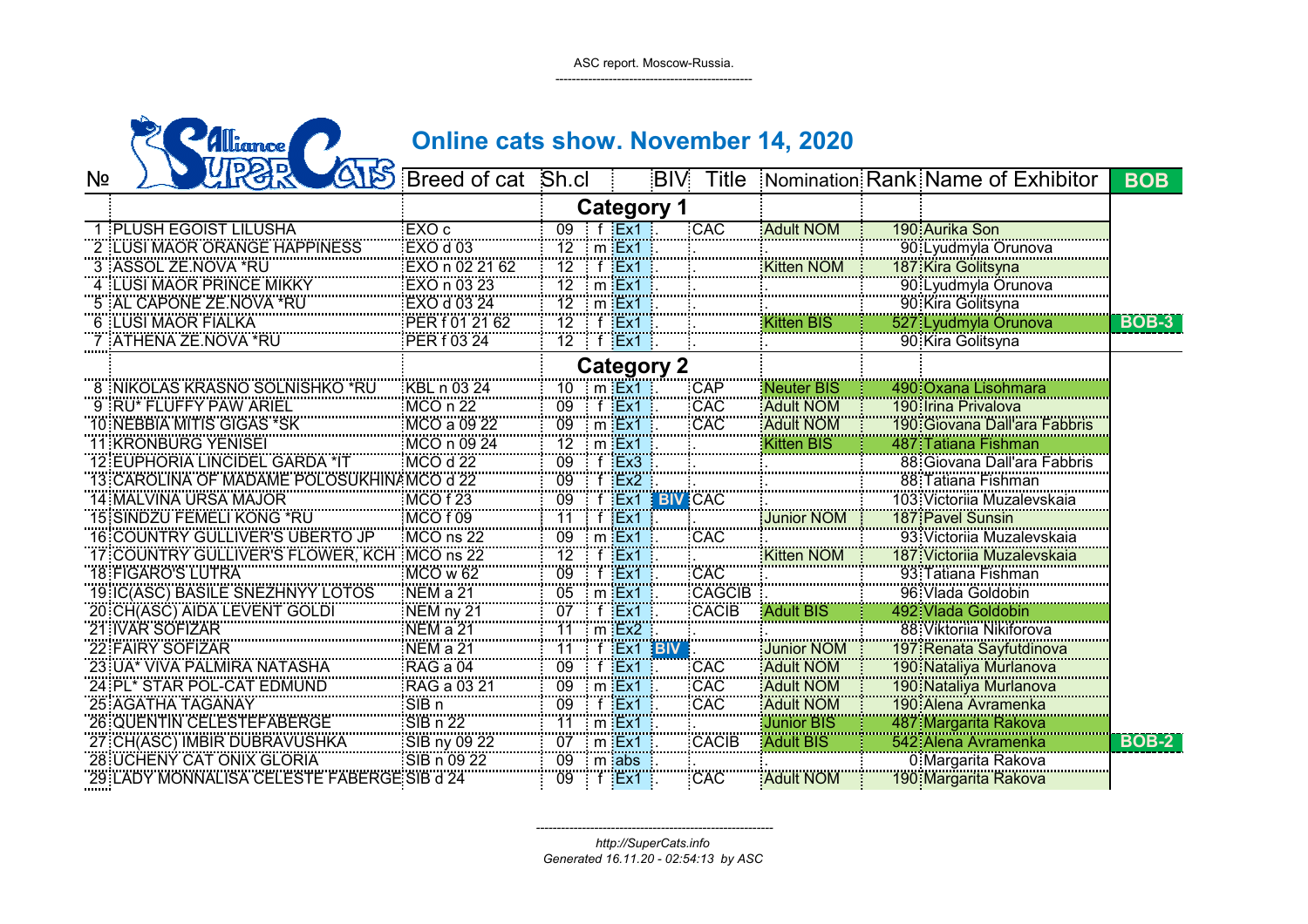|                                              |                                                                                                              |                  |                                    | Category 3<br>05 Im Ext<br>09 If Ex2 |                               |                                 |                                                                                                                                                                                                                                                      |              |
|----------------------------------------------|--------------------------------------------------------------------------------------------------------------|------------------|------------------------------------|--------------------------------------|-------------------------------|---------------------------------|------------------------------------------------------------------------------------------------------------------------------------------------------------------------------------------------------------------------------------------------------|--------------|
| 30 IC(ASC) BURMA FILONY TRUMP                | ABU b                                                                                                        |                  |                                    |                                      | <b>CAGCIB</b>                 |                                 | 196 Eden Ostrovsky<br>196 Eden Ostrovsky<br>197 Eden Ostrovsky<br>197 Eden Ostrovsky<br>197 Anna Sudarikova<br>197 Natalya Senkov<br>197 Wiktorya Kim<br>197 Wiktorya Kim<br>197 Wiktorya Kim<br>190 Leon Ruder<br>197 Natalya Senkov<br>194 Natalya |              |
| 31 BURMA FILONY TOMMELISE                    | ABU b<br>                                                                                                    |                  |                                    |                                      |                               |                                 |                                                                                                                                                                                                                                                      |              |
| 32 RANGPURCAT PANNA COTTA                    | ABU b<br>                                                                                                    | $\frac{09}{100}$ | Ex1                                |                                      |                               |                                 |                                                                                                                                                                                                                                                      |              |
| 33: CH(ASC) VENEZUELLA FINE DREAM            | 'RABY n                                                                                                      | 07               | :Ex1                               |                                      |                               |                                 |                                                                                                                                                                                                                                                      |              |
| 34:CH(ASC) PANDORA JAS-XIPP GARFIE           | L BRI f                                                                                                      |                  | . EX1                              |                                      |                               |                                 |                                                                                                                                                                                                                                                      |              |
| 35 GIC (ASC) IL FAIR JORDAN'S INESSA, ALBRIT |                                                                                                              | 03               |                                    |                                      | CAC<br>CACIB<br>CACIB<br>CACS |                                 |                                                                                                                                                                                                                                                      |              |
| 36:OLIVIA JERRY-XIPPER GARFIELDCA            | *BRI g<br>""""                                                                                               | $^{09}$          | abs:                               |                                      |                               |                                 |                                                                                                                                                                                                                                                      |              |
| .A GOLDEN AURA                               |                                                                                                              |                  | 1EX1<br>mari <mark>j</mark> a maso |                                      |                               | unior NOM                       |                                                                                                                                                                                                                                                      |              |
| 38 RONIGALDO THE PERFECT<br><b>ONE</b>       |                                                                                                              | $^{09}$          | m Ex1                              |                                      | CAC                           | <b>Adult NOM</b>                |                                                                                                                                                                                                                                                      |              |
| <b>39: QUEEN FELICIA GOLDEN GARMONIK</b>     |                                                                                                              |                  | t :Ex1                             |                                      |                               | <b>Junior BIS</b>               |                                                                                                                                                                                                                                                      | <b>BOB-5</b> |
| 40: GIC(ASC) GRAND SANDERO                   | ERI ns 11<br>ERI ny 13 (12)<br>EBRI ny 12<br>EBRI n 03<br>EBRI ay 21 33<br>EBRI ny 25<br>EUR c<br>SCI 003 24 | 03               | $m$ $Ex$                           |                                      | CACS                          | Adult NOM                       |                                                                                                                                                                                                                                                      |              |
| 41 SUNRAY MAGNOLIA                           |                                                                                                              | $\overline{09}$  | :abs                               |                                      |                               |                                 |                                                                                                                                                                                                                                                      |              |
| 42 SEN-TANIZAY FIESTA                        |                                                                                                              | 09               | 1 EX1                              |                                      | CAC<br>CAGCIB                 |                                 |                                                                                                                                                                                                                                                      |              |
| 43 IC(ASC) UNIQUE CHARMED, AL'19             |                                                                                                              | $\frac{1}{05}$ m | ∶m Ex1                             |                                      |                               |                                 |                                                                                                                                                                                                                                                      |              |
| <b>45 ONIKS STYLE ORKHIDEYA</b>              | SCL g 03 24<br>SCL f 02 21 63                                                                                | 09               | -Ex1                               |                                      | <br>CAC                       | <b>Adult NOM</b>                |                                                                                                                                                                                                                                                      |              |
| <b>46 CUTIE PIES DIANA</b>                   |                                                                                                              | 09               | EX1:                               |                                      | CAC                           | <b>Adult NOM</b>                |                                                                                                                                                                                                                                                      |              |
| 47 CH(ASC) RU* PRIME FOLD CAMELOT            | SCLn03                                                                                                       | 07               | ∴m∶Ex1                             |                                      | CACIB                         |                                 |                                                                                                                                                                                                                                                      |              |
| 48: ANGELINA FROM CAFE MUR-MUR               | SCL b 02                                                                                                     | 09               | ∶Ex1                               |                                      | CAC<br>CAC                    |                                 | Taojanastasia<br>190: Svetlana Prihodcenko<br>195: Natalia Tihontseva<br>193: Galina Pavlikova<br>490: Galina Pavlikova                                                                                                                              |              |
| 49 RU* PRIME FOLD ITEN                       | SFLn22                                                                                                       | 09               | $\cdot$ m $Ex1$                    |                                      |                               | <b>Adult BIS</b>                |                                                                                                                                                                                                                                                      |              |
| 50 AMOUR BESTET-SAR OF PRIME FOLD            |                                                                                                              | 09               | : m :Ex1                           |                                      | CAC                           |                                 |                                                                                                                                                                                                                                                      |              |
| 51 RU* PRIME FOLD JASMIN                     | SFL f 03                                                                                                     | $\overline{0}9$  | ∴f Ex1                             |                                      | CAC                           |                                 |                                                                                                                                                                                                                                                      |              |
| 52 MAJOR ANDRIKORUS                          | SFS es 01 21 63                                                                                              | 09               | $m$ Ex1                            |                                      | CAC                           | <b>Adult NOM</b>                |                                                                                                                                                                                                                                                      |              |
|                                              |                                                                                                              |                  |                                    | <b>Category 4</b>                    |                               |                                 |                                                                                                                                                                                                                                                      |              |
| 53: GIC(ASC) ICH (WCF) ELIS KUTS, AL'16 'TOB |                                                                                                              | 03               | f Ex1                              |                                      | CACS                          |                                 | 97: Elena Krasnichenko                                                                                                                                                                                                                               |              |
| 54: IC(ASC) MARSEL KUTS *RU                  | TÖB                                                                                                          |                  | $05 \cdot m$ Ex1                   |                                      | <b>CAGCIB Adult BIS</b>       |                                 | 493 Elena Krasnichenko                                                                                                                                                                                                                               |              |
| 55 CH(ASC) OCTAVIA KUTS *RU                  | <b>TÖB</b>                                                                                                   |                  | 07 f Ex1 BIV                       |                                      | <b>CACIB</b>                  | <b>Adult BIS</b>                | 532 Elena Krasnichenko                                                                                                                                                                                                                               | <b>BOB-4</b> |
|                                              |                                                                                                              |                  |                                    | <b>Category 5</b>                    |                               |                                 |                                                                                                                                                                                                                                                      |              |
| 56 DU TALISMAN KALANTA SOLO *RU              | CRX g 03                                                                                                     | 09               | $f$ Ex1                            |                                      | CAC                           | Adult BIS                       | 1550 Irina Shimanyuk<br>1788 Europa Shimanyuk                                                                                                                                                                                                        | <b>BOB-1</b> |
| 57 REX GRACEFUL ALFREDO BLUE NES             | SCRX a 03 33                                                                                                 | 10               |                                    |                                      | CAP                           | <b>Neuter BIS</b><br>Junior BIS | 490 Irina Slabitker                                                                                                                                                                                                                                  |              |
| 58 BRUNO MAGIC BEAUTY *RU                    |                                                                                                              | 11               | <u>11   m  Ex1</u>                 |                                      |                               |                                 | <u>487 Irina Krachevskaya</u>                                                                                                                                                                                                                        |              |
| 59 BJONCIE MAGIC BEAUTY *RU                  | ELF w<br>ELF w<br>'='''='''''33                                                                              |                  | 11 f Ex2                           |                                      |                               |                                 | 88: Irina Krachevskaya                                                                                                                                                                                                                               |              |
| 60: IT* MURMULINA CHJEY                      | ELF n 33                                                                                                     |                  | 09 m Ex1                           |                                      | CAC                           | <b>Adult NOM</b>                | 190 Liudmila Safronova                                                                                                                                                                                                                               |              |
| 61: MIRMAGNIFICENT U'AMUR                    |                                                                                                              | 09               |                                    |                                      | CAC                           | <b>Adult NOM</b>                | <u> 190 Klavdiya Prokopenko</u>                                                                                                                                                                                                                      |              |
| 62 RU* ELF DUAT ARVEN                        | ELF b 03 33<br>ELF n 03 31                                                                                   |                  | 09 f Ex1                           |                                      | CAC                           |                                 | 93:Zarina Gandzhunts                                                                                                                                                                                                                                 |              |
| 63 MUR AKELO KALANTA SOLO                    | ELF n 03 32                                                                                                  |                  | ∶m Ex1                             |                                      |                               | <b>Junior NOM</b>               | 187 Irina Shimanyuk                                                                                                                                                                                                                                  |              |

*--------------------------------------------------------http://SuperCats.infoGenerated 16.11.20 - 02:54:13 by ASC*